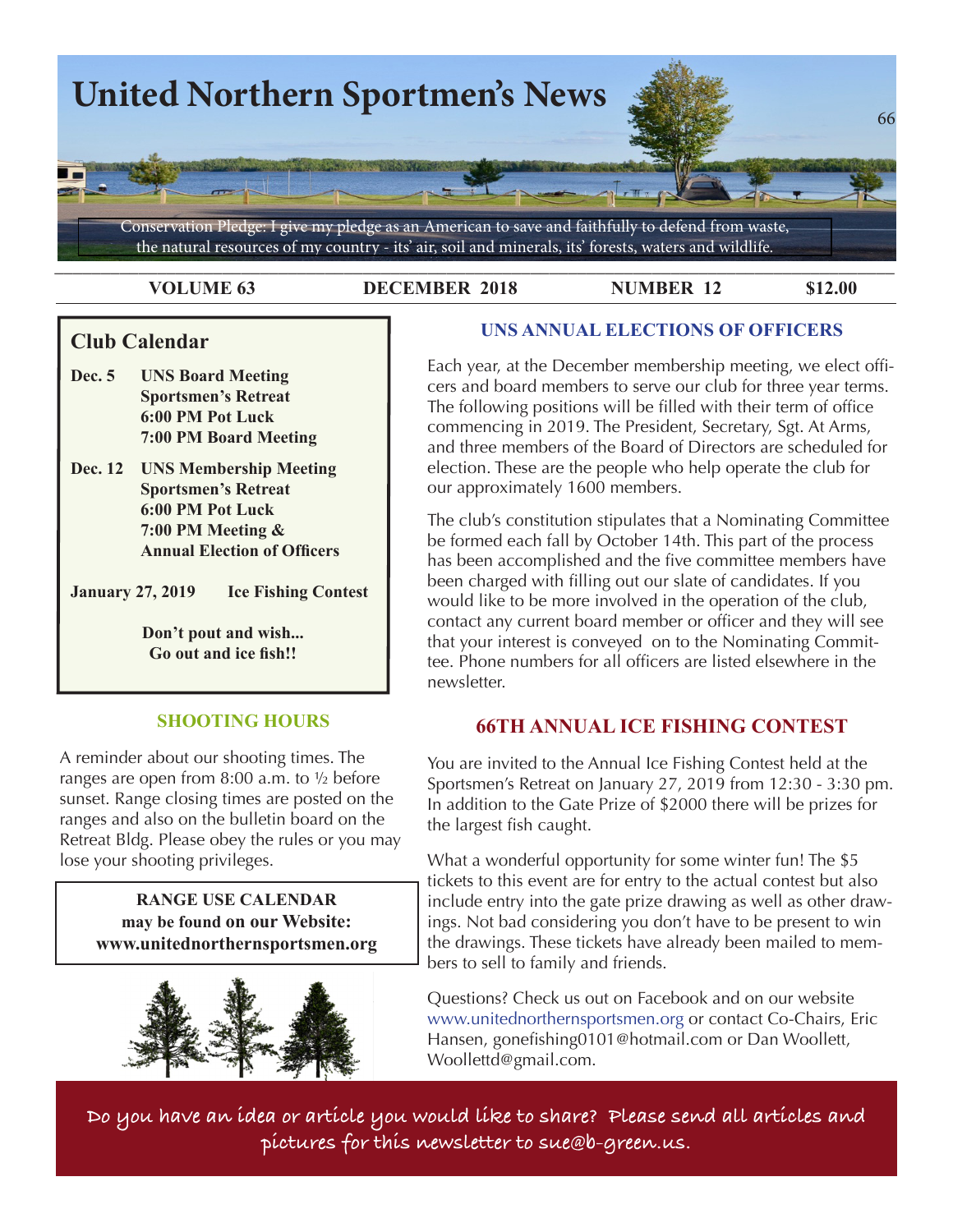#### **UNITED NORTHERN SPORTSMEN 2018-2019 SNOW REMOVAL CONTRACT**

Winter is not far off and the UNS Board of Directors is looking for individuals or companies who would be interested in bidding the job of snow removal at our Retreat for the 2018-2019 season. Interested parties are encouraged to contact Tom Wasbotten at 218-721-4864 for details. The Club will pay for snow removal on a per time basis when there is snowfall of four inches or more. The deadline for submission of bids is December 4th.

#### **FALL SIGHT-IN AND FUND RAISER**

The Fall Sight-In was very busy and profitable. We helped sight-in 561 guns and sold 500 of the 600 raffle tickets. Our total profit was \$3,050.24. We also signed up 66 memberships. Thank you to the members who helped make the Fall Sight-In and Fund Raiser successful.

The guns we raffled off were won by: S&W M+P9 Shield CTC was won by Dan Richardson, Ruger LC9s 9mm was won by Matthew Mitsaal, Ruger LCPII .380 was won by David Orinzn, Henry Golden Boy Lever Large Loop .22 was won by Matthew Mitsaal.

Bob Kuettel, Event Chair

#### **ST. LOUIS COUNTY ADOPT-A-HIGHWAY ACCEPTS UNS APPLICATION**

On September 10, 2018 the application from United Northern Sportsman was accepted by the St. Louis County Administrator. By accepting this segment, UNS agrees to schedule and complete at least two clean-ups within 12 months. UNS is charged with Rice Lake RD segment CSAH 4 between CR274 and 2 miles South. Or the 2 miles from Thompson north side of Island Lake Bridge. See the map link https://gis.stlouiscountymn.gov/AdoptAHighway.

The first clean-up was on October 26 by the Two Harbors Trap Club members and 2 adult supervisors. They col bags of trash plus some carpeting and auto parts. A big thank to the group for their work on this. The second cle scheduled after the 2019 Fishing Opener.

St. Louis County's Adopt-A-Highway program is a public service opportunity for companies, clubs, churches, family other organizations interested in keeping a county road segment clean. Participants are provided safety vests an bags. St. Louis County has installed Adopt-A-Highway signs on your county road segment to recognize your org service.

UNS is responsible for applying for the Adopt-A-Highway program and then serves as the point of contact for  $\alpha$ tion from St. Louis County. Once approved, a group must complete at least two (2) clean-ups every 12 months. clean-ups are completed in the spring and fall.

A big thank you to Gene Shaw for making this project happen!!





 $640 \times 300$  - Images may be subje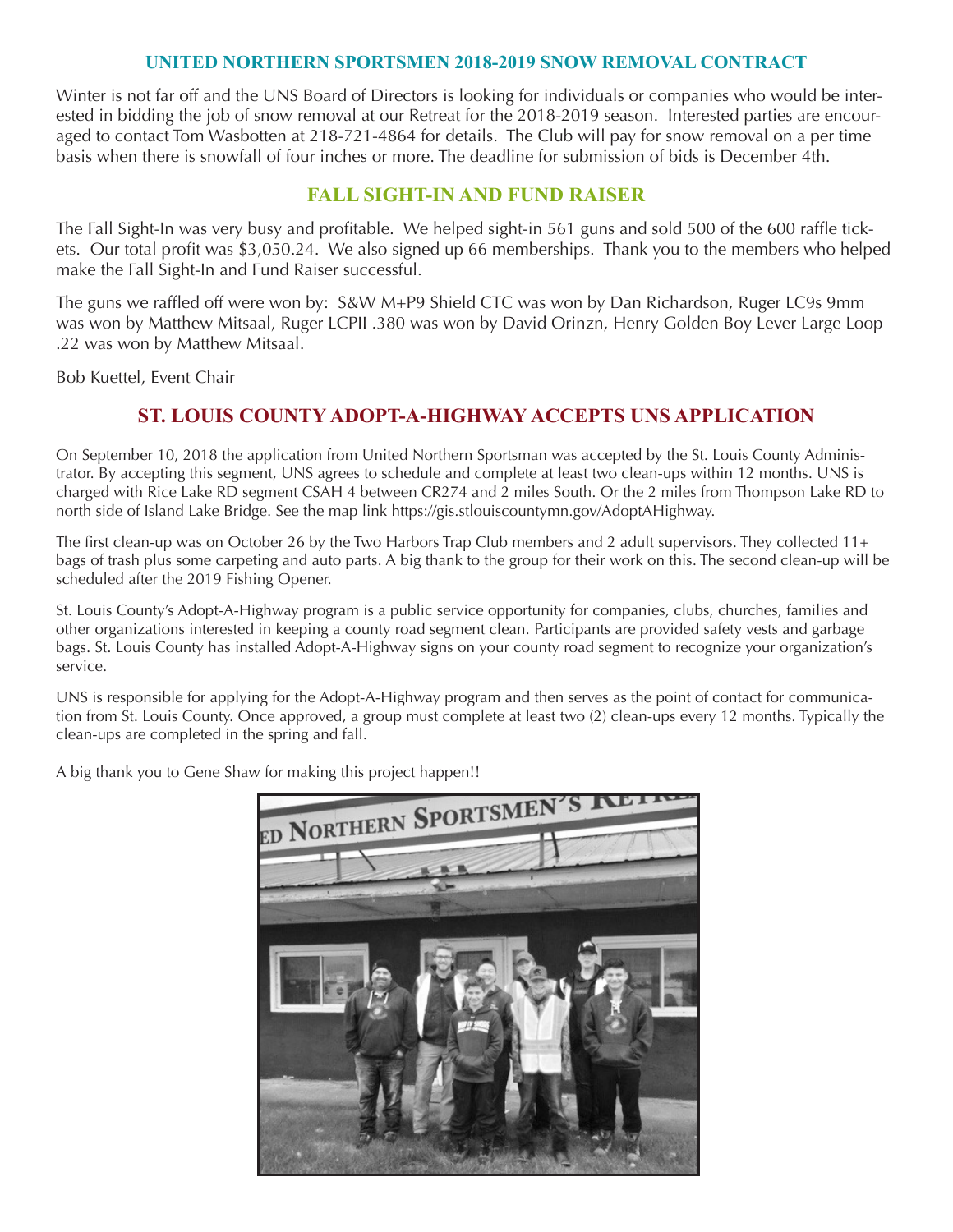#### **UNS SEPTEMBER MEMBERSHIP MEETING MINUTES NOVEMBER 14, 2018**

**Call to Order:** by President Tom Wasbotten at 7.01 pm. Conservation Pledge.

**Moment of Silence:** For Arlo Danielson and Veterans

**Roll Call of Officers:** Tina Sund, Mike Foy, Larry Chesney, Duane Lasley, Dave Shrader, Judy Foy, Gene Shaw, Bob Kuettel, Mike Drager, John Bathke, Sue Bathke, Tom Wasbotten, Eric Hansen, Bob Klein, and Dan Smestad.

**Absent Officers:** Cody Privette.

**New Members:** None.

**Correspondence:** None

**Agenda Approval:** Motion to approve the agenda moved, seconded and carried (M/S/C).

**Reading of Minutes:** John Bathke read the October 10, 2018 Membership Meeting minutes. Motion to accept minutes as read moved, seconded and carried (M/S/C).

**Treasurer's Report - Tina Sund:** as of 10/31/18: Motion made to approve the Treasurer's Report and pay the bills (M/S/C). **Membership Secretary's Report- Tina Sund:** 1,631 current members. 104 single and 42 combination renewals, and 30 notices for December renewal and 53 2nd notices.

#### **Committee Reports:**

**Web Master – Eric Hansen:** Facebook, calendar and the website have been updated.

**Newsletter Editor – Sue Bathke:** Deadline for newsletter is November 16th.

**Incident Reports – Mike Foy:** None.

**Retreat Improvements & Maintenance – Dave Shrader:** With Tom Wasbotten – Removed outhouse wash station for the winter. Purchased a door latch and installed, finished soffit work, set plow sticks, ordered 3 thrower clips, restrung the flag pole, removed wiring and propane tank from the rifle shelter. And there will be a work party Nov. 17th to replace ceiling tiles in the retreat.

**Grants Committee – Mike Drager:** AEDs will be shipped to Tom's address. Trap Range Project - Weather forced the contractor to next spring. We are first up.

**Volunteer Awards – Dan Smestad:** Cody Privette is over 200 hours and Kathleen Privette is over 100 hours. Dan received 11 sheets of volunteer hours - mostly from Fall Sight-In.

**Facilities Calendar – Bob Kuettel:** Nov. 15th Steve Holt will have the pistol range noon to 4 pm. The retreat will be busy with ceiling work on Saturday, Nov. 17th from 10 am on until done.

**Finance Report – John Bathke:** The committee met and results are the following agenda item Budget and Isaak Walton League.

#### **OLD BUSINESS:**

 **Snow Removal Contract – Tom Wasbotten:** He has reached out for bids this year, particularly because we have removed the railing in front of the retreat and want shoveling included, since we now have our meetings at the retreat all winter. He has received 2 bids so far.

**UNS Website Committee – Bob Kuettel:** The committee met and made good progress. They plan to meet again Nov. 27th and firm up some issues and plans and will have a report for the next board meeting.

**UNS Adopt a Highway – Gene Shaw:** UNS is registered (2 year commitment), the county put up the signs and there was a fall cleanup group of 6 high school kids plus 2 adults from the Two Harbors trap team. Cleanup is done twice per year. The next time will be in May after the fishing opener.

**Fall Sight-In & Gun Raffle – Bob Kuettel:** There was a \$957.01 profit on the raffle which is considered pretty good plus \$2093.23 for the sight-in. Bob and several others spent extra time at the range through the sight-in time and checking for memberships. They found 95 people who were not members resulting in many new membership purchases.

**Ice Fishing Contest January 27, 2019 – Eric Hansen:** Dan Woollet will co-chair again along with Eric Hansen and plans are going ahead, advertising is arranged and Dan has started prizes. An MC has been arranged. There are a few changes to rules this time. All legal fish will qualify (VS game fish before), Youth may select whether to register fish as youth or adult (for prizes.)

**Trap Range Remodeling Committee – Mike Drager:** Weather forced the contractor to next spring. We are first up. **Nominations Committee for Election of 2019 UNS Officers – Dan Smestad:** We have elections at the December mem bership meeting. Nominations so far are: for president (Tom Wasbotten), secretary (Cody Privette), sargent-at-arms (Duane Lasley), and 3 directors (Judy Foy, Eric Hansen, Bob Klein). There were three calls for additional nominations for each office, there were none.

#### **NEW BUSINESS:**

**Izaak Walton League– John Bathke:** John gave overview of the request for financial assistance with attorney's fees with regards to the suit against the State of MN to restore lottery funding to wild life programs. Discussion followed. Motion to authorize a \$250 donation as recommended by the board contingent on the Izaak Walton League's continuing effort (M/S/C).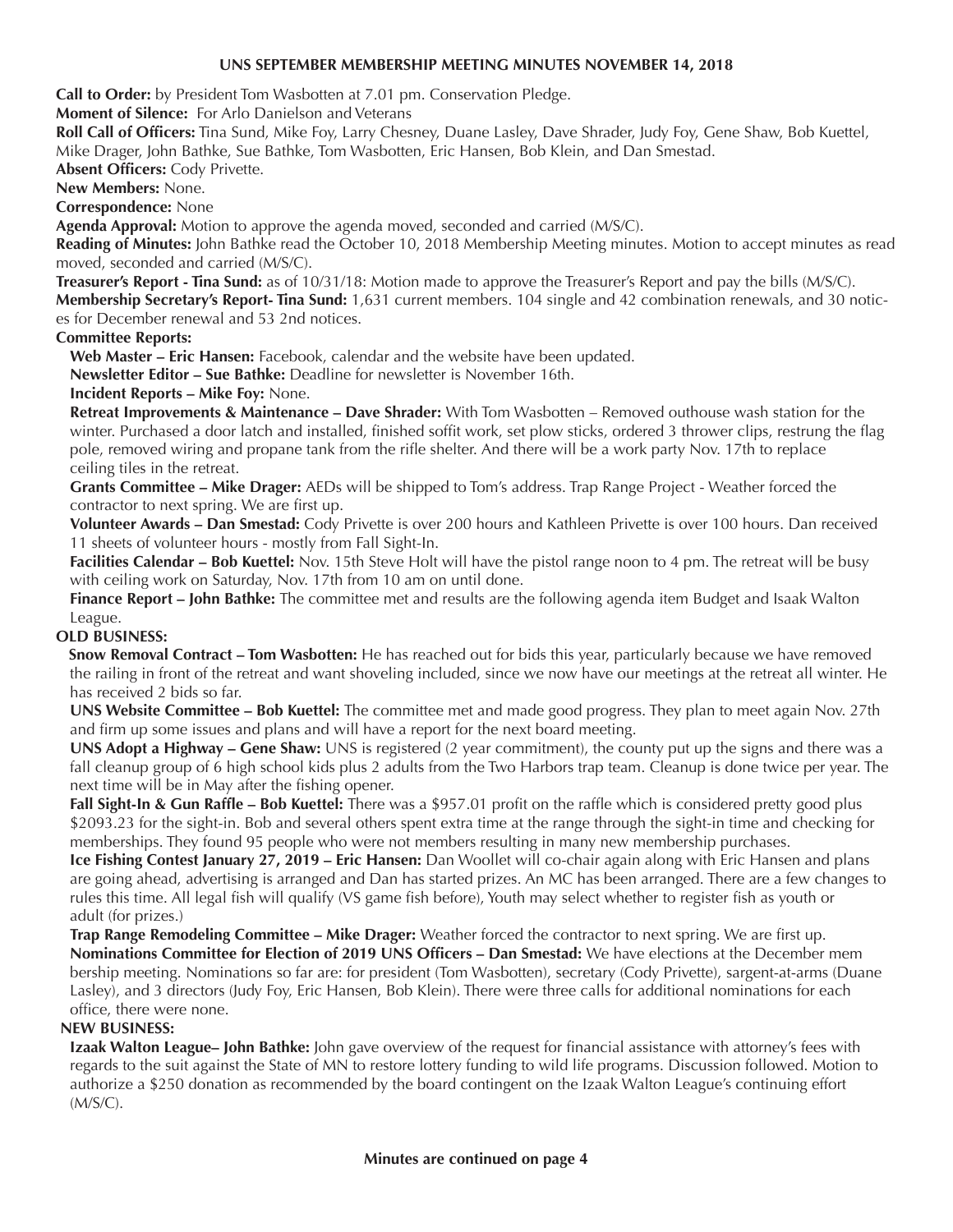#### **Minutes are continued from page 3**

**Drawings at Monthly Membership Meetings – Tom Wasbotten:** Tom explained that the monthly drawings might be considered as self-serving and could affect our charitable status. Motion to suspend monthly drawings for one year beginning 1/1/2019 as recommended by the board (M/S/C).

**UNS 2019 Budget – John Bathke:** John explained that the 2018 Budget was very conservative and resulted in a better forecast year-to-date so far. It is the feeling of the Finance Committee that it is necessary to be conservative if we are acting responsibly. The 2019 Budget was presented, showing a year end profit. With recent adjustments like no monthly drawings and in-kind labor and materials instead of cash for the Trap Range Project we will come out even better at the end of 2019. Motion to approve the 2019 Budget as presented and as recommended by the board (M/S/C).

**Drawings:** Attendance - Dave Shrader won \$20; Progressive - Larry LaFave was not present to win \$60. **Members Sick And/Or in Distress – None**

#### **Adjournment & Date of Next Meetings - December 5th and December 12th at the Retreat**

#### **Respectfully Submitted, John Bathke**

#### **REFLECTIONS ON THE CLEAN WATER ACT**

Enacted on October 18, 1972, the Clean Water Act revolutionized the way in which waterways and pollution are managed, but there is still further to go.

On the anniversary of the Clean Water Act, we are ever so grateful for this law and for conservation heroes like Rachel Carson, who helped shift the national climate away from widespread negligent polluting toward the promotion of clean water and healthy aquatic ecosystems. Although the future of our nation's water is currently murky, we still have time to make things right. We have the past successes of the environmental movement for inspiration, and the research and recommendations of hundreds of modern scientists to strive towards. Remember: We have once before risen from the literal ashes of a burning river to evince positive, albeit incomplete, change for our nation's waterways. We are capable of rising together to make a difference for our water, and for the creatures that depend upon it -- from invertebrates to humans.

Revolutionizing the way in which waterways and pollution are managed, and reinforcing a burgeoning national consciousness of the importance of quite literally cleaning up our act, the Clean Water Act is a key milestone in United States environmental history.

Read more about it at <https://xerces.org/2018/10/18/clean-water-act-annniversary/>.



#### **FREE E-SCOUTING COURSE**

Charlie Ek, a new member of UNS and an experienced wilderness navigation instructor, will teach a free "e-scouting" course at UNS this January. The technique involves using Google Earth, GeoPDF maps, geographic information systems and GPS devices to gather detailed information about an area before setting foot on it. It is particularly useful for scouting hunting areas, but it can also be used for planning outdoor photography, hiking, canoe trips, etc.

The course will be held in four parts on Thursday evenings at the UNS Retreat, beginning January 10th and continuing to January 31st. Participants are welcome to attend all or any part(s) they wish. Class sessions will run about 60-90 minutes in length. The class size will be limited to 25 to maximize the value to participants. Preregistration is required (see below for details).

Those interested can register by sending an e-mail to Charlie at cxtranslations@me.com by December 15th. Please be sure to include the "s" in the address, and put "e-Scouting" in the subject line.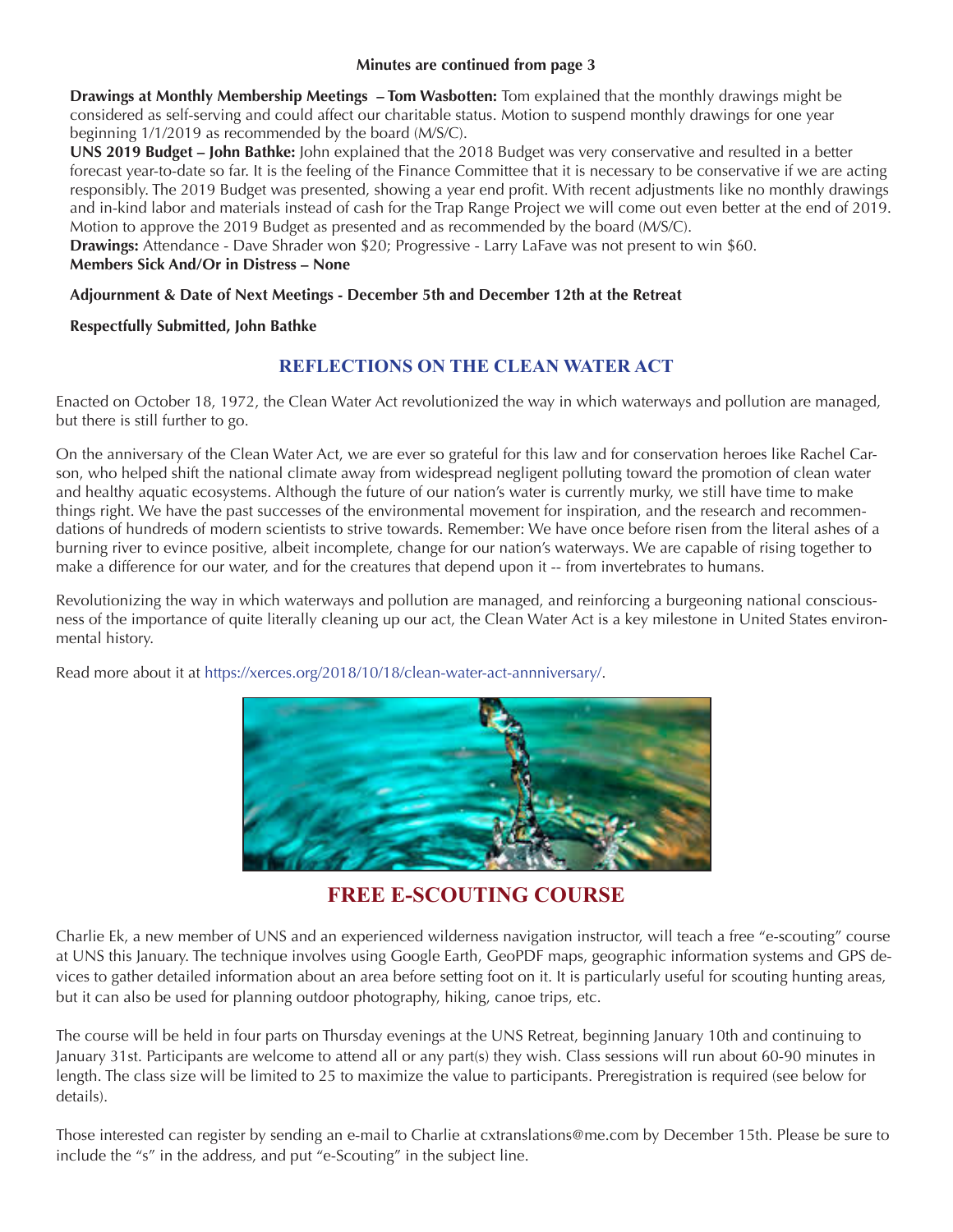

# **Wilderness First Aid**

## *at the Cloquet Forestry Center*

*What:* **Wilderness First Aid** *certification course*

*Why:* **Medical emergency management skills**

*for when you're off the beaten path*

*When:* **March 15-16, 2019**

*Please register by January 7th*

*Where:* **Cloquet Forestry Center**

*175 University Rd, Cloquet, MN 55720*

*Course Fee: \$***165.00**

*On-site lodging (if necessary) \$40.00/night*

*Register:* 

**http://www.longleafmedical.com/schedule.html**